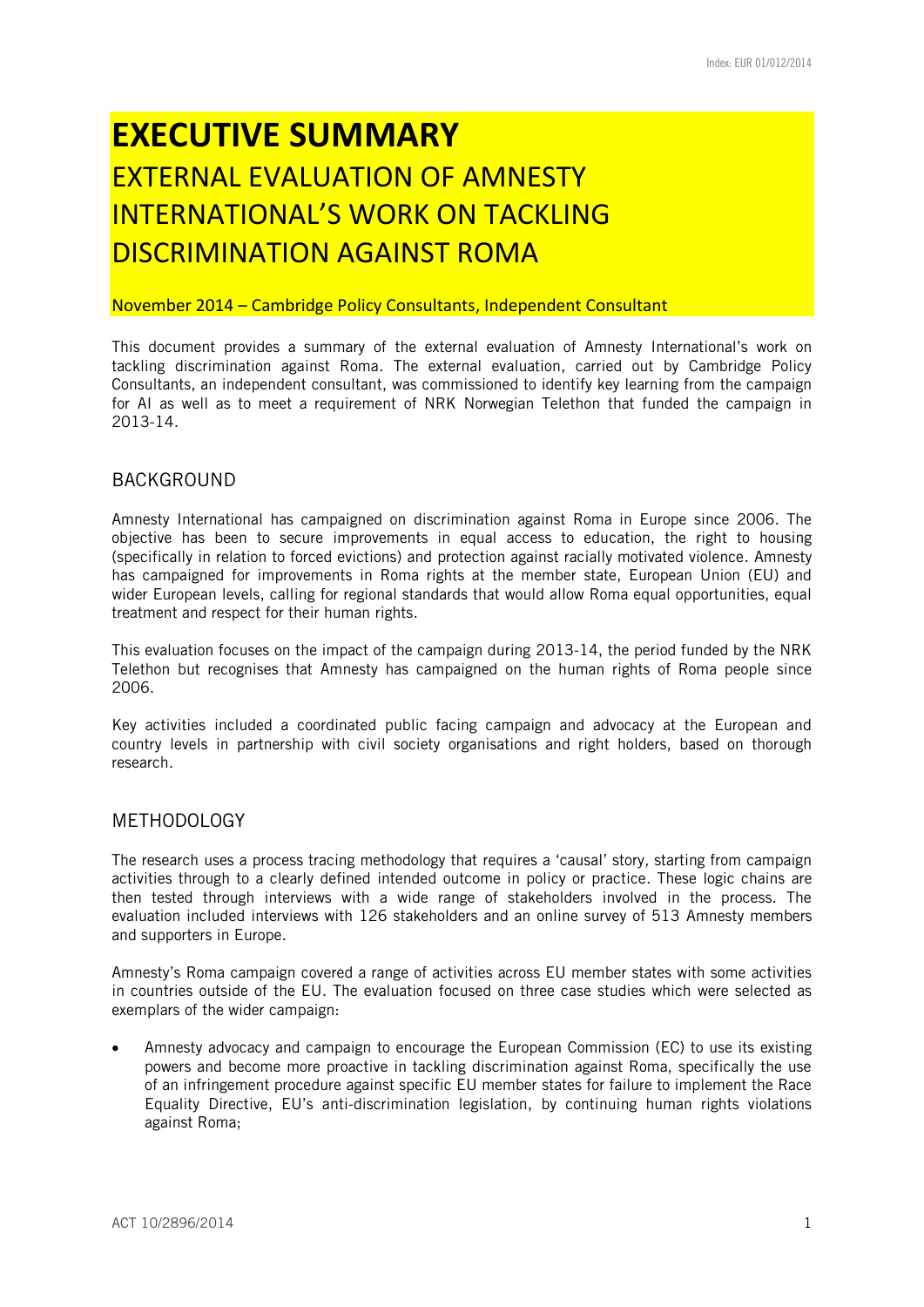- Amnesty advocacy and campaign work to tackle forced evictions of Roma living in informal settlements in Romania through a change in national law regarding forced evictions, and policy and practice regarding forced evictions in the Municipalities of Cluj-Napoca and Baia Mare; and
- Amnesty advocacy and campaign work to address discrimination against Roma in Italy to prevent forced evictions and changing policy regarding discrimination in access to housing in Rome and Milan.

# KEY OUTCOMES

#### *EU Campaign*

- The recent decision of the EU to launch an infringement procedure against the Czech Republic under the Race Equality Directive stands out as a significant achievement of the campaign. This was the first time the Commission had started an infringement procedure against a member state on the grounds of violating the Race Equality Directive alone. Amnesty led calls for this approach as a potential route to driving change from Brussels. The Commission also opened an EU pilot project on inclusion in Italy, the preliminary stage of the infringement procedure.
- There is evidence in all case studies that Amnesty's campaign objectives to encourage the EU to adopt a more active policing role – greater use of the stick alongside existing carrots – has been successful. This is not only apparent in the infringement procedure but also the push for adoption of national strategies and the broadening of the monitoring of these strategies. This was a more collective effort where Amnesty's campaign has been a prominent voice alongside other organisations.
- Amnesty's intervention pushed for the tightening of some European Institution's procedures and other entities when funding or providing loans to local actors or monitoring implementation of funded projects.
- The European-wide approach was seen by Amnesty sections as a particular strength of the campaign, enabling it to highlight Roma discrimination as a pan-European issue and mobilise Amnesty members and supporters.
- An indirect outcome of the campaign has been an increase in the capacity of civil society advocating Roma issues at the European level.

#### *Campaign on Romania*

- The Romanian government has acknowledged forced evictions as a political problem and promised to respond by revising their housing regulation and developing guidelines for eviction procedures.
- There is evidence that local governments have improved their procedures for (forced) evictions and housing conditions. Changes in local level policy making have also occurred in municipalities that have not been directly targeted by Amnesty.
- A number of forced evictions were stopped or delayed and there is evidence of national policymakers getting proactively involved in changing the policy – no forced evictions taking place in communities where Amnesty has worked more intensively.
- There have been a number of examples where Amnesty public campaign has had a direct effect: the Mayor of Baia Mare and the Prefect of the county in Romania did reply to the petition against forced evictions in August 2013. There has been a considerable reduction of forced evictions in Baia Mare and no forced evictions in Cluj recently. Amnesty's use of members and supporters writing letters to Mayors of municipalities where forced evictions were happening and mobilising activists within the Roma community at the local level, was seen as the major contributing factor to these changes.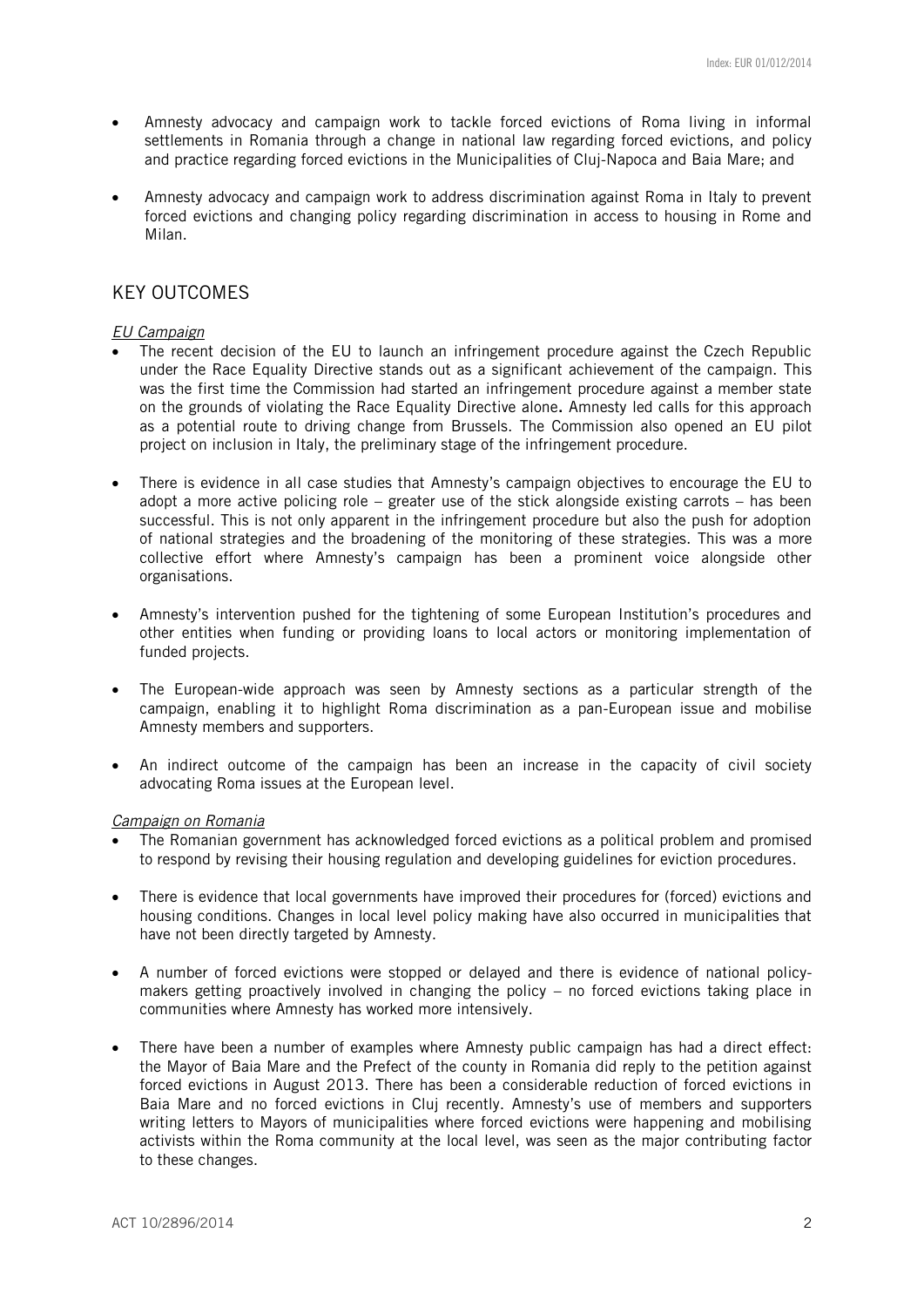- Amnesty has prompted Embassies present in Romania to put further pressure on the authorities to stop forced evictions.
- Local stakeholders reported an increase in awareness and involvement in human rights issues for their community.
- Roma activists that have worked with Amnesty have been advocating for/with other communities in situations of forced evictions.

#### *Campaign on Italy*

- Amnesty work has increased awareness of violations against Roma amongst national decisionmakers in Italy. There is now a wider acceptance that discrimination needs to be addressed, including an improvement in the media and institutional language referring to Roma and the official substitution of the term "nomad" in official forms and title of departments.
- At a Senate's Committee for Human Rights hearing, the councillor for housing of the Municipality of Rome declared that the Municipality had not been applying and did not intend to apply the housing circular in a discriminatory way.
- Stakeholders in Italy point to the advocacy on the Rome Municipality's circular on Roma housing rights as being primarily Amnesty's work: the Senate Committee for Human Rights hearing was *"only obtained thanks to AI" (NGO 1)*. The Committee declared the circular discriminatory and the Municipality undertook not to adopt the Circular in their housing allocation criteria. In many respects, this encapsulates the rationale of the Amnesty Roma campaign to use the regional campaign to reinforce policy change in member states.
- The frequency of forced evictions in larger camps has slowed but similar actions are still occurring in smaller camps.

#### *The public campaign*

A key part of the Amnesty Roma campaign was to mobilise Amnesty members and supporters to raise their awareness of the issues facing Roma communities, through their involvement in petitions and rapid response actions. The intention was to demonstrate public concern and put pressure on EU institutions to act and raise general awareness and understanding of the discrimination Roma face in Europe:

- The public campaign has been raised in discussions at international level and was clearly recognised by public authorities who reported that it was helpful to see Roma communities directly involved in the campaign. We have no direct evidence on the additional impact this involvement had on securing policy change. However, some public officials, often those not directly subject to a popular mandate, have been made to feel uncomfortable by Amnesty's campaign. We think, but cannot prove, that this has made a difference.
- Responses from Amnesty activists and supporters in Europe indicate that the regional campaign has raised awareness of on-going discrimination against Roma in Europe, in particular awareness of forced evictions. Strong take-up of Rapid Response for Forced Evictions actions further suggests that Amnesty activists became more engaged with the Roma agenda in Europe.
- Members and supporters were themselves spreading the message: discussing and sharing campaign materials with people that they already knew but less often with those they did not know.
- Prejudice remains widespread among the general public. A small number of Amnesty sections were concerned by the impact the Roma campaign would have on their members some of whom believed the cultural stereotypes and had expressed their dissatisfaction with AI. We have found no evidence in the survey of Amnesty members and supporters of this concern (but they are predominately those who played some active role in the campaign).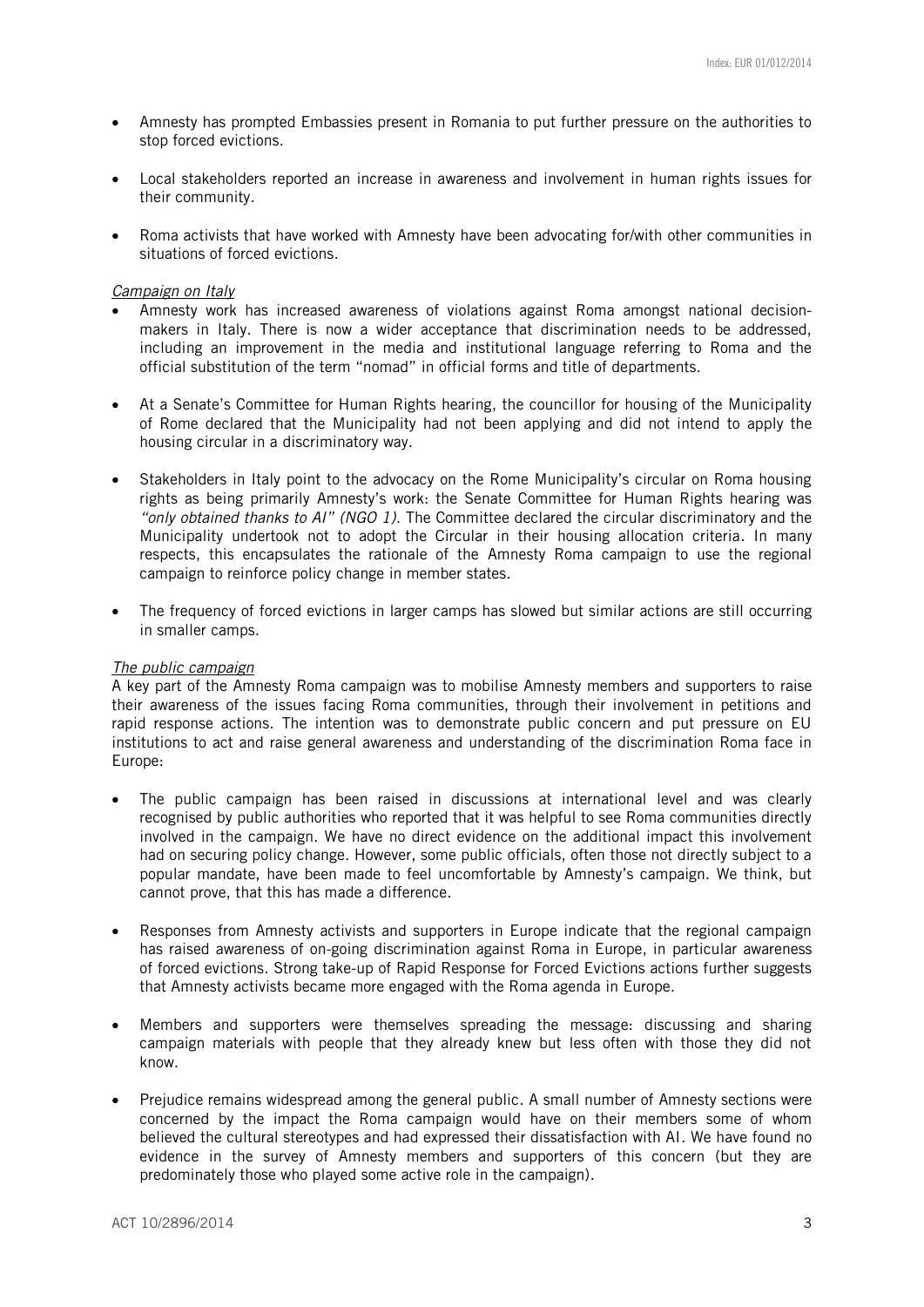- Involvement of Roma in the European campaign was noted and appreciated by decision makers. Some stakeholders called for greater involvement of rights holders in the campaign. The team working on Romania adopted a more participatory approach to secure the ownership and commitment of the communities involved and stakeholders reported an increase in awareness and capacity of individuals in Roma communities in the north-western city of Cluj-Napoca in particular.
- Amnesty members and supporters felt that Amnesty should continue the Roma campaign with a strong level of support for continued action across different countries and age groups.

# AREAS FOR IMPROVEMENT

Other areas of the campaign have had a more limited impact:

- Raising awareness of the plight of Roma communities has not been able to eliminate discrimination. Widespread prejudice against Roma communities remains a significant issue. *"The politics of Roma remain toxic" [Civil Society representative 2].* The current economic circumstances and on-going austerity have placed greater strain on community relations and the ability of public authorities to respond.
- This has led to some local partners to suggest that while policy decisions have been made, this has not yet led to substantive changes in practice on the ground. Some stakeholders identified a need for some strategies or tools (e.g. training to identify and pursue benchmarks) to assist and empower local civil society and communities to monitor the implementation of EU funded programmes and national strategies.
- Roma integration strategies are in their infancy but NGOs increasingly point the need to root housing issue in wider social and economic inclusion. Without work, Roma people will not have the income to afford social housing.
- A number of Amnesty sections felt that they needed positive responses to members, the media and others who might also raise stereotypes and ask for Amnesty's view on such issues.
- A number of sections identified other issues related to Roma work in the national context, for example laws and policies on begging, particularly targeting Roma*. "It is very difficult not say anything about these issues while working on discrimination of Roma elsewhere in Europe."* [Amnesty S/S 10]. It was suggested that an Amnesty policy related to different efforts to (de jure or de facto) criminalization of begging was needed.
- Many stakeholders clearly see that more work is required to secure the Roma campaign objectives and so the combined effect of wider changes in Amnesty priorities and consequent reduction of additional funding was not anticipated. This has perhaps had a more negative impact on local NGO and partners' perceptions than might have been the case if these issues had been communicated to partners earlier.
- A number of communication issues have been identified by sections and Amnesty members:
	- Amnesty Secretariat should be better at updating on progress and keeping sections in the loop - this would have encouraged them (and their members) to become more active.
	- Sections were keen to share experiences with other sections and it may be an issue for future campaigns so that sections are aware of who is doing what and encouraged to network.
	- Urgent action work generated very good response but activists were eager to learn what happened as a result. One issue might be that Amnesty releases regular updates more promptly on what transpires afterwards.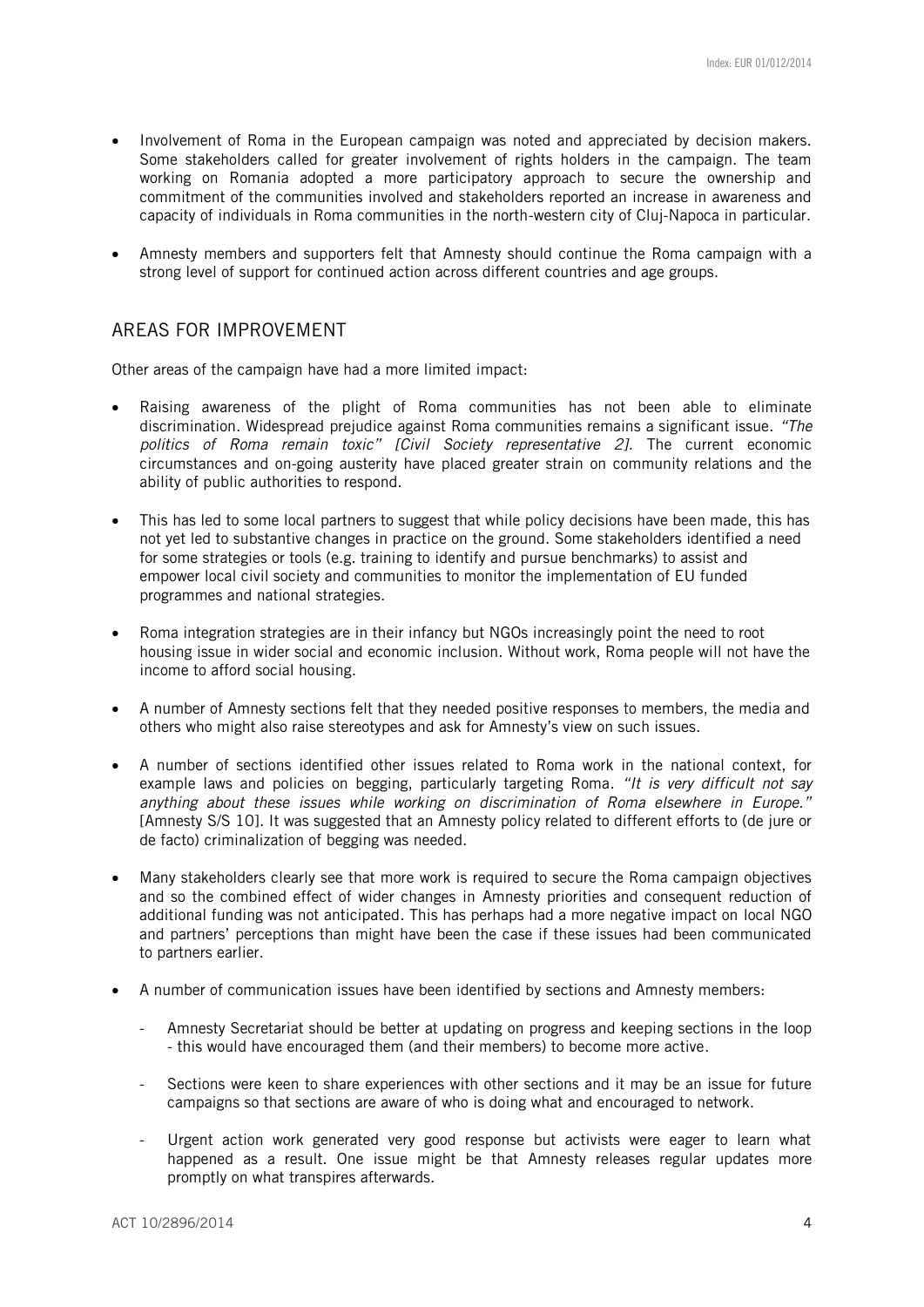There was a need for improved communication and an aligned strategy and resources between the IS and the section in one of the countries of the case studies. Aligning IS campaign activities with local resources was a challenge and the difficulties in co-operation between teams was widely noted by local partners and external stakeholders.

## AMNESTY'S ADDED VALUE

In terms of what has enabled these outcomes to be achieved, there are a number of key areas of Amnesty's campaign identified by stakeholders:

- Amnesty's **profile and reputation** as an organisation was viewed as very well linked at the European level, combining national knowledge and European-level overview, providing independent and reliable work.
- Legal perspective & knowledge first to push for infringement for violation of Equalities Directive.
- By being vocal and active Amnesty was singled out as a single organisation proactively engaging directly with the European decision-makers with a combination of tactics. Amnesty combines research-based public campaigning with advocacy to highlight decision-makers inaction. Making the case in such a public fashion adds pressure on officials to act.
- Introducing the human rights dimension to the debate, which had mainly focused on social and economic inclusion (rather than discrimination) of Roma.
- **Effective and approachable campaign team** the International Secretariat are widely respected at all levels as being professional and effective in their contributions at international and national level.

Other impacts have been a more collective effort. Indeed, interviewees have praised Amnesty's ability to work in partnership with others and this has been a strength of the campaign. Amnesty have been named consistently as a key and respected voice on Roma issues, particularly in relation to forced evictions. However, they are more often seen as part of a group effort.

# PRIORITIES FOR THE FUTURE

The key message coming back from all stakeholders is that "*the job is not finished*". There were a number of common priorities identified in each case study:

- There is a concern at regional, national and local level that without continued pressure, any changes in policy and practice will grind to a halt in the face of widespread prejudice.
- For some, preventing discrimination is not the same as providing a sustainable solution. For example, as long as the camps remain the only approach on housing for Roma in Italy, segregation and social exclusion will worsen and so any inclusion strategy needs to begin with the rethinking of housing policies. This would require a broader set of campaign targets at EC and national level.
- Linked to this, would be the use of more positive examples of Roma people successfully integrating and providing an economic and cultural contribution to society; this would help shift public opinion alongside a continued public campaign. Any future campaign would need to build on the involvement of Roma communities themselves.
- The lack of capacity among local NGOs and communities was highlighted as an issue. It was suggested that Amnesty could have a continued role in building the capacity of local activists and NGOs to continue their own advocacy.